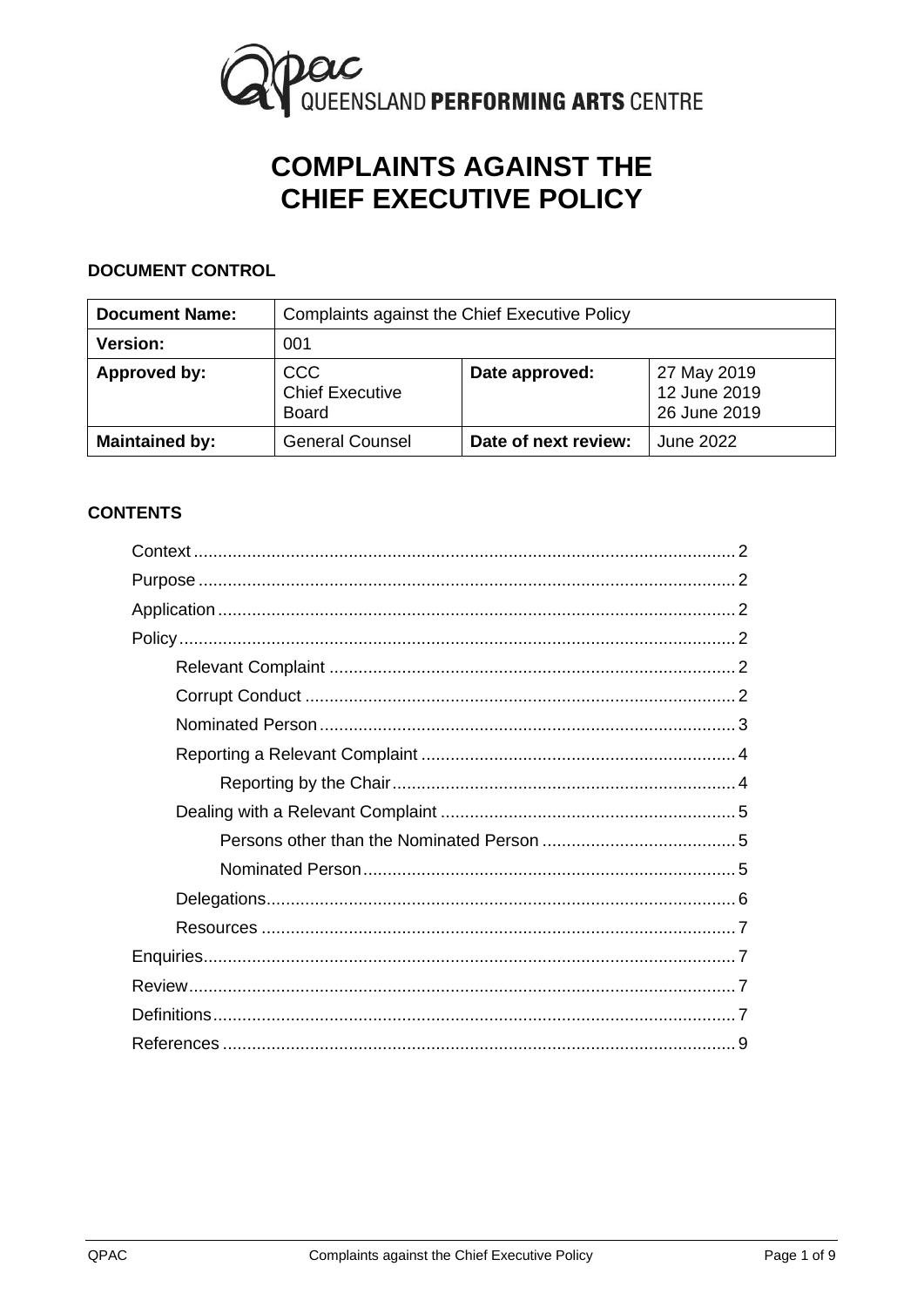## <span id="page-1-0"></span>**CONTEXT**

- 1. Section 48A of the *Crime and Corruption Act 2001* (CC Act) requires the Chief Executive, in consultation with the Crime and Corruption Commission (CCC), to prepare a policy about how QPAC will deal with a complaint, information or matter that involves or may involve Corrupt Conduct of the Chief Executive.
- <span id="page-1-1"></span>2. The Chief Executive has directed General Counsel to prepare this Policy on his behalf.

## **PURPOSE**

- 3. The purpose of this Policy is to set out how QPAC will deal with Relevant Complaints.
- 4. This Policy is designed to assist QPAC to promote accountability, integrity, transparency and public confidence in the way in which QPAC deals with Relevant Complaints.

## <span id="page-1-2"></span>**APPLICATION**

<span id="page-1-3"></span>5. This Policy applies to all Board members and Employees, in relation to Relevant Complaints.

## **POLICY**

#### <span id="page-1-7"></span><span id="page-1-4"></span>**Relevant Complaint**

6. For the purposes of this Policy, a Relevant Complaint is a complaint, information or matter that involves, or may involve, Corrupt Conduct of the Chief Executive.

#### <span id="page-1-6"></span><span id="page-1-5"></span>**Corrupt Conduct**

- 7. Corrupt Conduct is:
	- (a) conduct of a person that:
		- (i) adversely affects, or could adversely affect, directly or indirectly, the performance of functions or the exercise of powers of:
			- a Unit of Public Administration; or
			- a Person Holding an Appointment;

and

- (ii) results, or could result, directly or indirectly, in the performance of functions or the exercise of powers by the Unit of Public Administration or Person Holding an Appointment in a way that:
	- is not honest or is not impartial; or
	- involves a breach of the trust placed in a Person Holding an Appointment, either knowingly or recklessly; or
	- involves a misuse of information or material acquired in or in connection with the performance of functions or the exercise of powers of a Person Holding an Appointment;

and

- (iii) would, if proved, be:
	- a criminal offence; or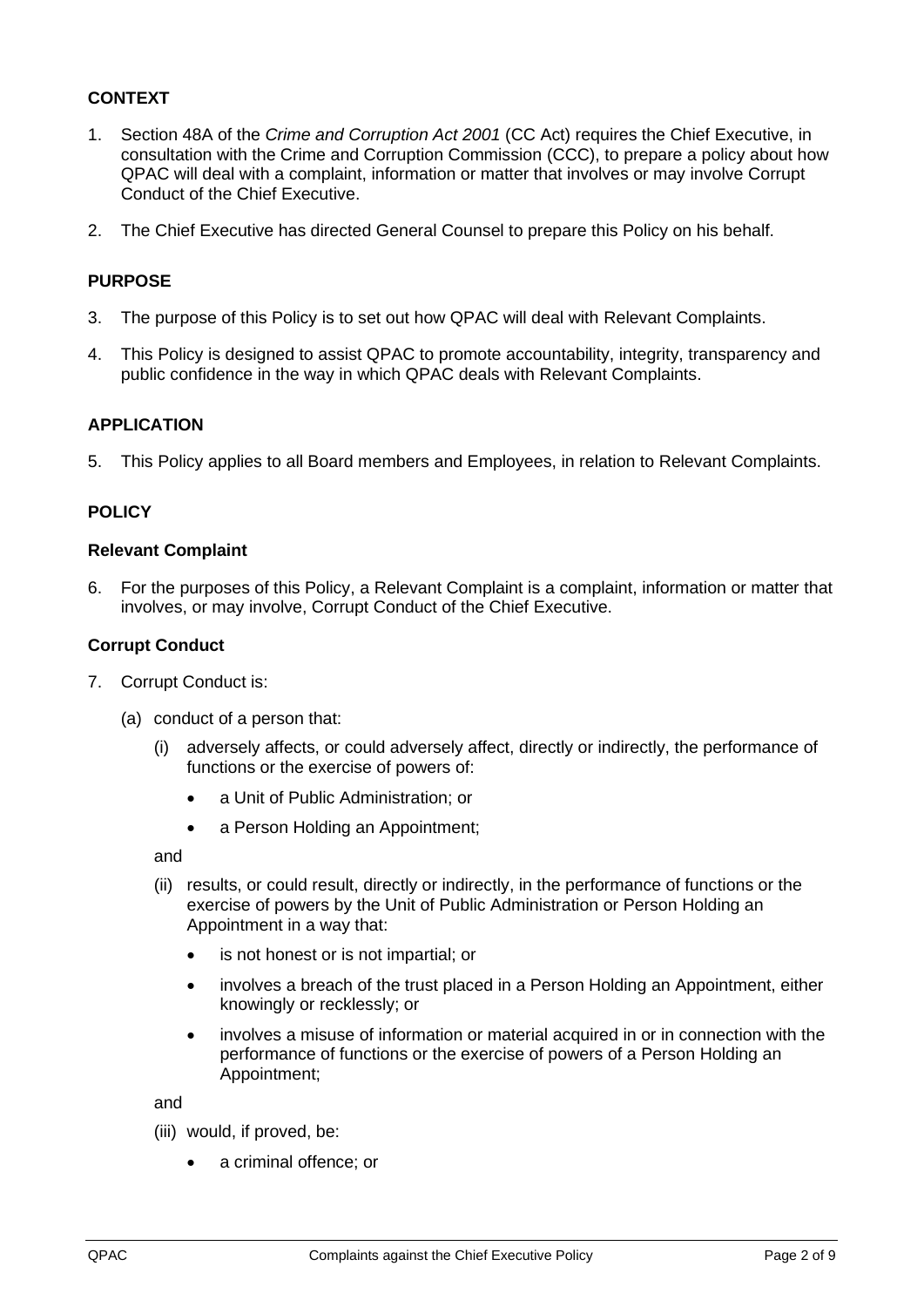• a disciplinary breach providing reasonable grounds for terminating the person's services;

OR

- (b) conduct of a person that:
	- (i) impairs, or could impair, public confidence in public administration;

and

- (ii) involves, or could involve, any of the following:
	- collusive tendering;
	- fraud relating to an application for a licence, permit or other authority under an Act with a purpose or object of protecting health or safety of persons, or protecting the environment, or protecting or managing the use of the State's natural, cultural, mining or energy resources;
	- dishonestly obtaining, or helping someone to dishonestly obtain, a benefit from the payment or application of public funds or the disposition of State assets;
	- evading a State tax, levy or duty or otherwise fraudulently causing a loss of State revenue;
	- fraudulently obtaining or retaining an appointment;

and

- (iii) would, if proved, be:
	- a criminal offence; or
	- a disciplinary breach providing reasonable grounds for terminating the person's services.<sup>1</sup>
- 8. If there is uncertainty about whether a complaint is a Relevant Complaint, it should be treated as a Relevant Complaint.
- 9. A complaint against the Chief Executive which is not a Relevant Complaint (i.e. does not involve or potentially involve Corrupt Conduct by the Chief Executive) must be dealt with in accordance with QPAC's *Public Interest Disclosure Policy*, *Grievance Handling Procedure* or other relevant policy or procedure, depending on the nature of the complaint.

## <span id="page-2-0"></span>**Nominated Person**

- <span id="page-2-1"></span>10. The following persons may be the Nominated Person to notify the CCC of and deal with a Relevant Complaint:
	- (a) the Chair;
	- (b) the Deputy Chair;
	- (c) the RMAC Chair;
	- (d) the Director Human Resources and Safety;
	- (e) General Counsel.

<sup>&</sup>lt;sup>1</sup> Section 15 CC Act.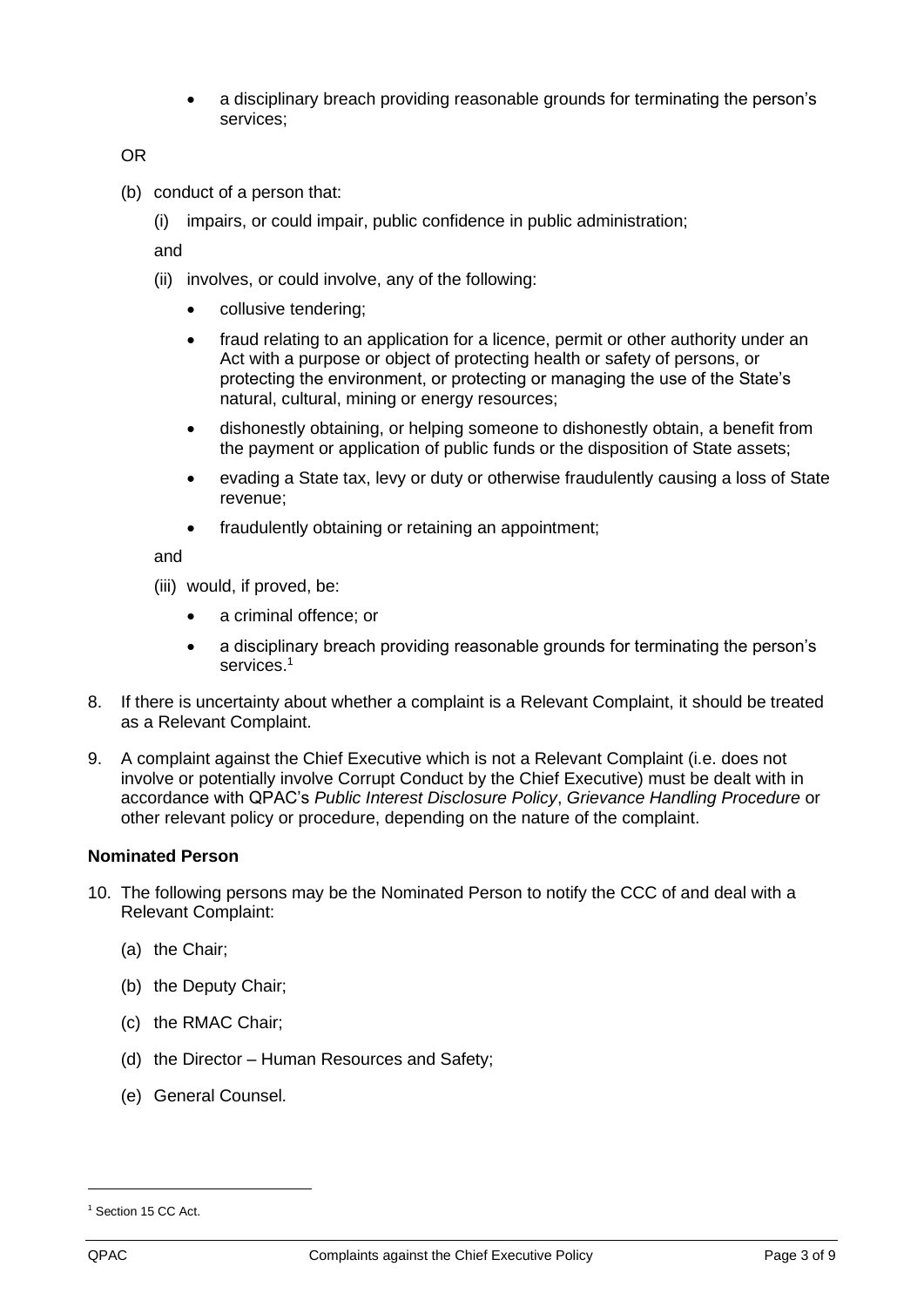- <span id="page-3-2"></span>11. The Chair must:
	- (a) decide which of the persons listed in paragraph [10](#page-2-1) will be the Nominated Person for a particular Relevant Complaint; and
	- (b) inform the Nominated Person of that decision.

#### <span id="page-3-0"></span>**Reporting a Relevant Complaint**

- 12. A Relevant Complaint may be reported to the Chair, the Deputy Chair and the RMAC Chair by sending an email to **[qpacpid@outlook.com](mailto:qpacpid@outlook.com)**.
- 13. Alternatively, a relevant complaint may be reported via the Whispli Platform, QPAC's Whistle Blower program. This can be accessed via this link - <https://qpac.whispli.com/speakupplatform>
- 14. The CC Act also allows a Relevant Complaint to be made to the CCC.
- 15. The PID Act also allows a Public Officer to make a Relevant Complaint (a Public Interest Disclosure) to:
	- (a) the Chief Executive;
	- (b) any Board member;
	- (c) another person who, directly or indirectly, supervises or manages the Public Officer;
	- (d) a PID Contact Officer under QPAC's *Public Interest Disclosure Policy*;
	- (e) the CCC;
	- (f) the Minister for the Arts or any other Member of the Parliament of Queensland.

#### <span id="page-3-1"></span>Reporting by the Chair

16. The Chair must:

- (a) inform the Board of the Relevant Complaint;
- (b) inform the Board of the Nominated Person for the complaint; and
- (c) keep the Board informed of developments in the dealing with the complaint.
- 17. If the Board considers that the Relevant Complaint or the dealing with that Relevant Complaint includes any matter that may:
	- (a) prevent, or significantly affect, QPAC's achievement of its goals under its strategic plan; or
	- (b) significantly affect QPAC's performance in delivering the outputs under its operational plan,

the Chair must immediately inform the Minister for the Arts of the matter and the Chair's opinion<sup>2</sup>.

<sup>2</sup> Section 52(c) of the QPAT Act.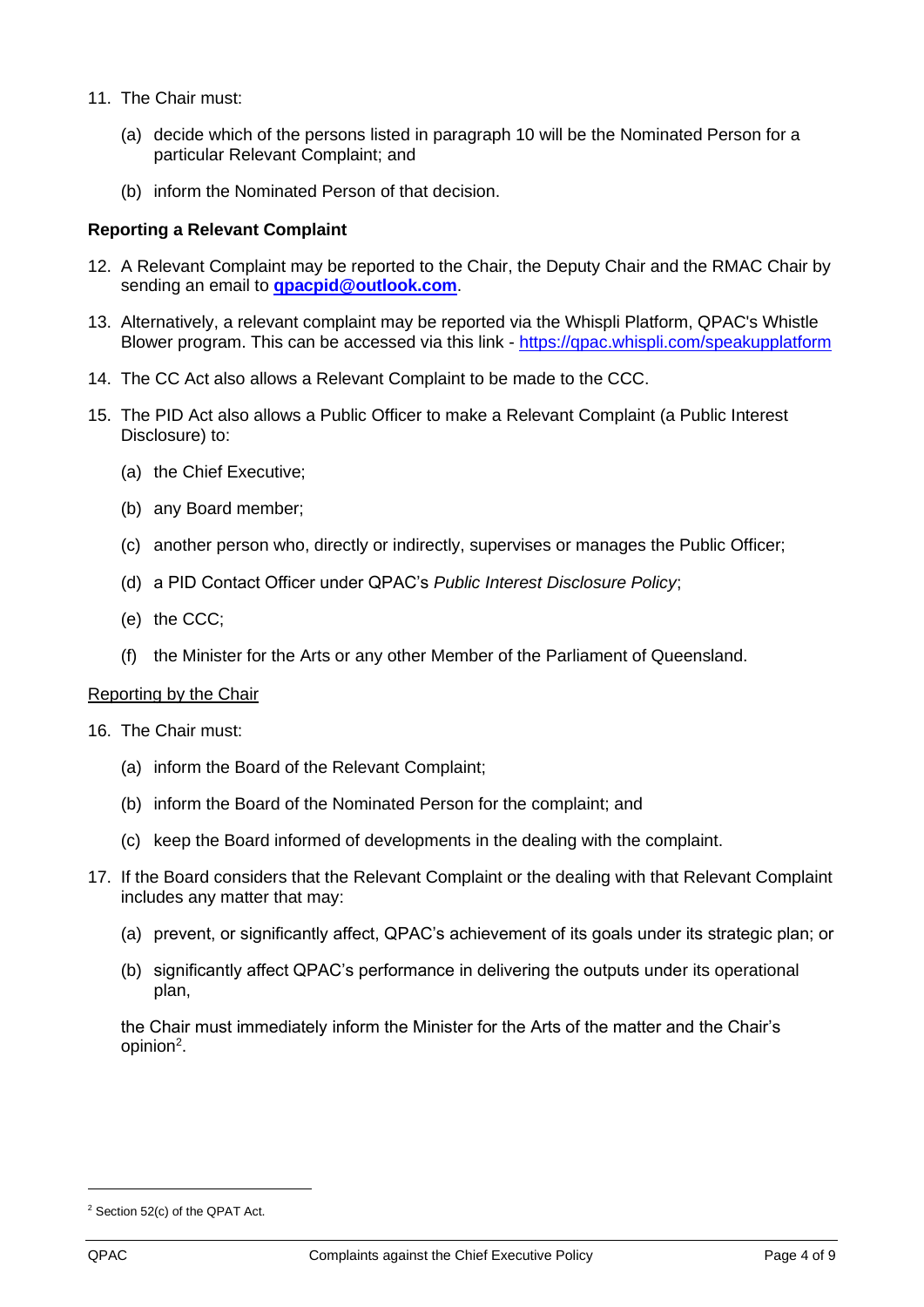- 18. If the Board becomes aware of a loss of QPAC's property that is a result of Corrupt Conduct of the Chief Executive, the Chair must:
	- (a) ensure a written record is kept of the following details about the loss:
		- (i) a description of the property, including its value;
		- (ii) the reason for the loss;
		- (iii) the action taken about the loss, including, for example the following:
			- action to remedy any weakness in QPAC's internal control:
			- action taken to obtain reimbursement:
			- details about approval for writing off the loss; and
	- (b) if the loss is a material loss (being money of more than \$500 or property of more than \$5,000 value), as soon as practicable but not later than 6 months after becoming aware of the loss, notify:
		- (i) the Minister for the Arts;
		- (ii) the Auditor-General;
		- (iii) the CCC; and
		- (iv) for a loss resulting from a criminal offence: a police officer. $3$

## <span id="page-4-0"></span>**Dealing with a Relevant Complaint**

#### <span id="page-4-1"></span>Persons other than the Nominated Person

- 19. Only a Nominated Person may deal with a Relevant Complaint.
- 20. If the Chief Executive or a Board member (other than the Chair) receives a Relevant Complaint, they must:
	- (a) report the complaint to the Chair of the Board as soon as practicable (unless the matter has already been reported to the Chair);
	- (b) take no further action to deal with the complaint unless requested to do so by the Nominated Person.
- 21. If any Employee (other than the Chief Executive) receives a Relevant Complaint, they must:
	- (a) refer the matter to the Chair, the Deputy Chair and the RMAC Chair by sending an email to **qpacpid@outlook.com** as soon as practicable; and
	- (b) take no further action to deal with the complaint unless requested to do so by the Nominated Person.

## <span id="page-4-2"></span>Nominated Person

- 22. If the Nominated Person is a person other than the Chair, the Nominated Person must:
	- (a) keep the Chair informed of developments in the dealing with the Relevant Complaint; and
	- (b) deal with the complaint in consultation with and in accordance with any directions given by the Chair.

<sup>3</sup> Section 21 *Financial and Performance Management Standard 2001* (Qld).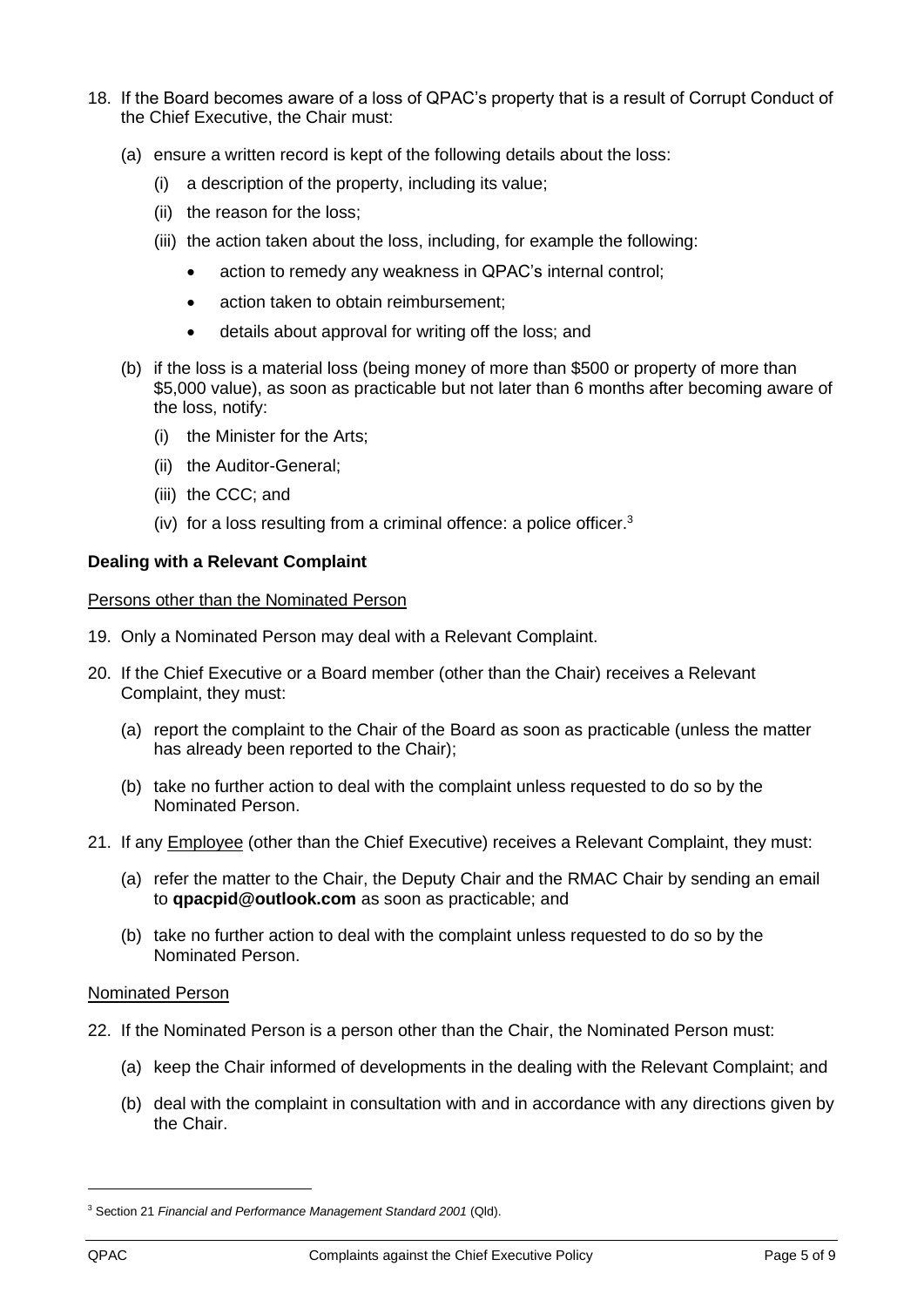- <span id="page-5-1"></span>23. If the Nominated Person reasonably suspects that the Relevant Complaint may involve Corrupt Conduct of the Chief Executive, they must:
	- (a) notify the CCC:
		- $(i)$  of the complaint<sup>4</sup>;
		- (ii) that they are the Nominated Person for the complaint; and
		- (iii) of the Nominated Person's contact details and any changes to those contact details during the time that the Nominated Person is dealing with the Relevant Complaint; and
	- (b) if the CCC refers the complaint to the Nominated Person<sup>5</sup>, deal with the complaint:
		- (i) subject to the CCC's monitoring role; and
		- (ii) in accordance with QPAC's *Public Interest Disclosure Policy*<sup>6</sup> *.*
- <span id="page-5-2"></span>24. If the Nominated Person considers that it is not reasonable to suspect that the Relevant Complaint involves Corrupt Conduct of the Chief Executive, they must refer the complaint to be dealt with in accordance with QPAC's *Public Interest Disclosure Policy*, *Grievance Handling Procedure* or other relevant policy or procedure, depending on the nature of the complaint.
- 25. If the Nominated Person is unsure whether paragraph [23](#page-5-1) or paragraph [24](#page-5-2) applies, they must act in accordance with paragraph [23.](#page-5-1)
- 26. The Chair and the Nominated Person must, at all times, use their best endeavours to act independently, impartially and fairly having regard to the:
	- (a) purpose of the CC Act to continuously improve the integrity of, and to reduce the incidence of corruption in, the public sector;
	- (b) the importance of promoting accountability, integrity and transparency and public confidence in the way QPAC deals with suspected Corrupt Conduct; and
	- (c) QPAC's statutory obligations and *Integrity Framework*.

## <span id="page-5-0"></span>**Delegations**

- 27. The CC Act applies to the Nominated Person as if a reference to the Chief Executive notifying or dealing with the Relevant Complaint is a reference to the Nominated Person<sup>7</sup>.
- <span id="page-5-4"></span><span id="page-5-3"></span>28. The Board hereby delegates to the Chair and to the Nominated Person:
	- (a) authority to direct and control Employees; and
	- (b) administrative authority to enter into contracts on behalf of QPAC,

only for the purpose of and to the extent necessary to deal with a Relevant Complaint.

<span id="page-5-5"></span>29. The Board hereby delegates to the Chair financial authority to approve expenditure of up to \$100,000, which may be exercised in conjunction with an exercise of the administrative

<sup>4</sup> In accordance with sections 38 and 39 of the CC Act and subject to any directions which apply to the complaint which have been issued under section 40 of the CC Act.

<sup>5</sup> Pursuant to section 46 CC Act.

<sup>&</sup>lt;sup>6</sup> A Relevant Complaint is also a Public Interest Disclosure if the disclosure is made by a Public Officer (whether or not that Public Officer is a QPAC Employee). All Relevant Complaints to which paragrap[h 0](#page-4-2) applies must be dealt with under QPAC's *Public Interest Disclosure Policy*, regardless of whether they are technically a Public Interest Disclosure or not, except that the requirements to report to the Office of the Queensland Ombudsman do not apply.

<sup>7</sup> Section 48A(3) CC Act.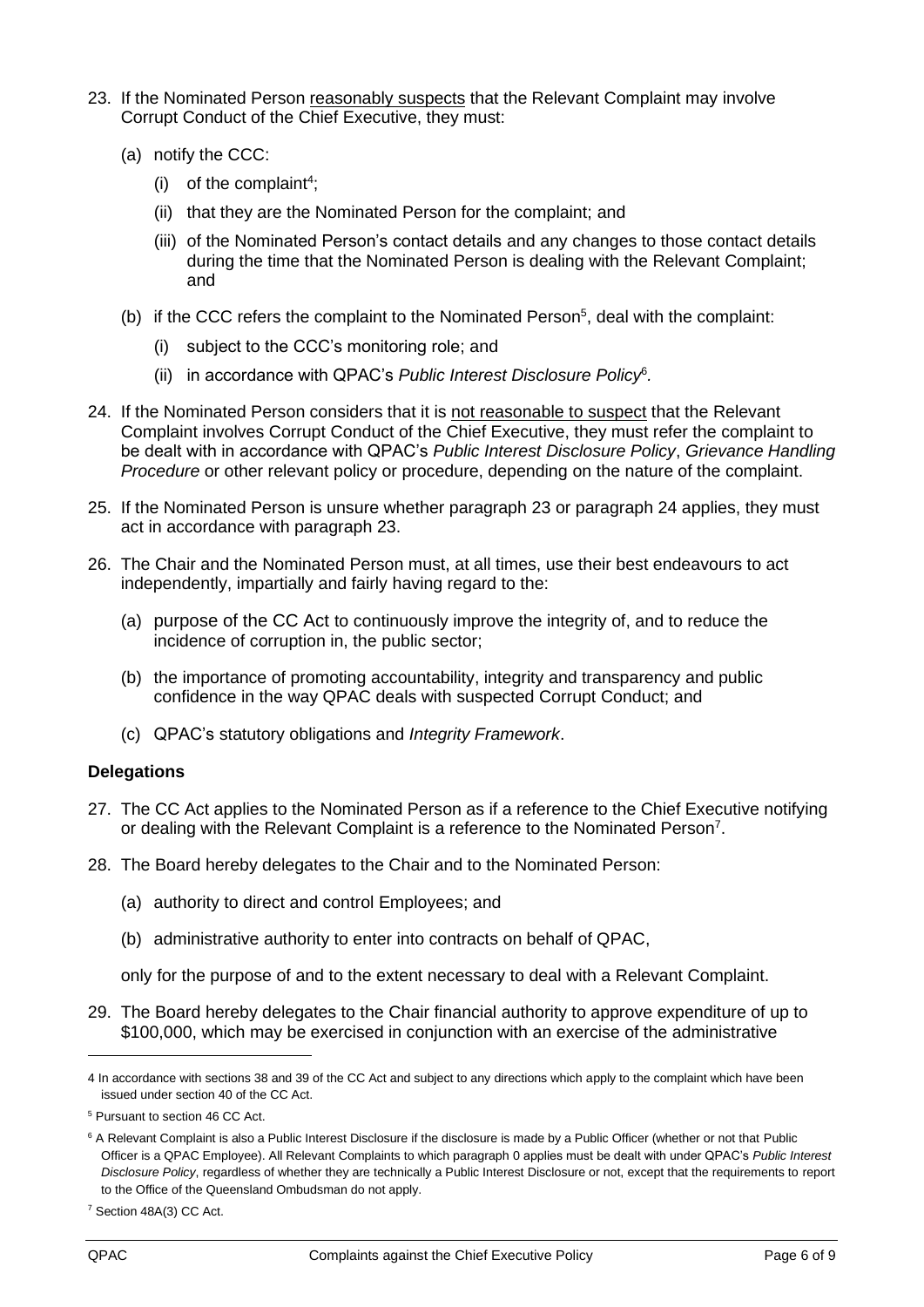authority delegated in paragraph [28\(b\),](#page-5-3) only for the purpose of and to the extent necessary to deal with a Relevant Complaint.

30. The Chair and the Nominated Person must exercise the authority delegated in paragraphs [28](#page-5-4) and [29](#page-5-5) in accordance with QPAC's *Delegations*.

#### <span id="page-6-0"></span>**Resources**

- 31. QPAC will ensure that sufficient resources are available to the Nominated Person to enable them to deal with a Relevant Complaint appropriately.
- 32. The Chair and the Nominated Person must ensure that any consultations for the purpose of securing resources sufficient to deal with the complaint appropriately are confidential and are not disclosed, other than to the CCC, without:
	- (a) authorisation under a law of the Commonwealth or the State, or
	- (b) the consent of the Chair or the Nominated Person responsible for dealing with the complaint.

## <span id="page-6-1"></span>**ENQUIRIES**

- 33. If you have any enquiries regarding this Policy, please contact:
	- (a) the Director Human Resources and Safety; or
	- (b) General Counsel.

## <span id="page-6-2"></span>**REVIEW**

- 34. This Policy must be reviewed at least every 3 years.
- 35. The CCC must be consulted in relation to any material amendments to, or replacements of, this Policy.

## <span id="page-6-3"></span>**DEFINITIONS**

| Term                   | <b>Definition</b>                                                                                                                         |
|------------------------|-------------------------------------------------------------------------------------------------------------------------------------------|
| <b>Board</b>           | <b>QPAC's Board</b><br>(Queensland Performing Arts Trust comprising members appointed<br>under section 6(1) of the QPAT Act)              |
| CC Act                 | Crime and Corruption Act 2001 (Qld)                                                                                                       |
| CCC                    | <b>Crime and Corruption Commission</b>                                                                                                    |
| Chair                  | The Chair of the Board                                                                                                                    |
| <b>Chief Executive</b> | <b>QPAC's Chief Executive</b><br>(The director of Queensland Performing Arts Trust, appointed<br>under section 32 of the QPAT Act)        |
| <b>Corrupt Conduct</b> | See paragraph 7                                                                                                                           |
| Deputy Chair           | The Deputy Chair of the Board                                                                                                             |
| <b>Employees</b>       | All QPAC employees, including permanent, temporary, casual, full-<br>time, part-time, variable part-time and flexible part-time employees |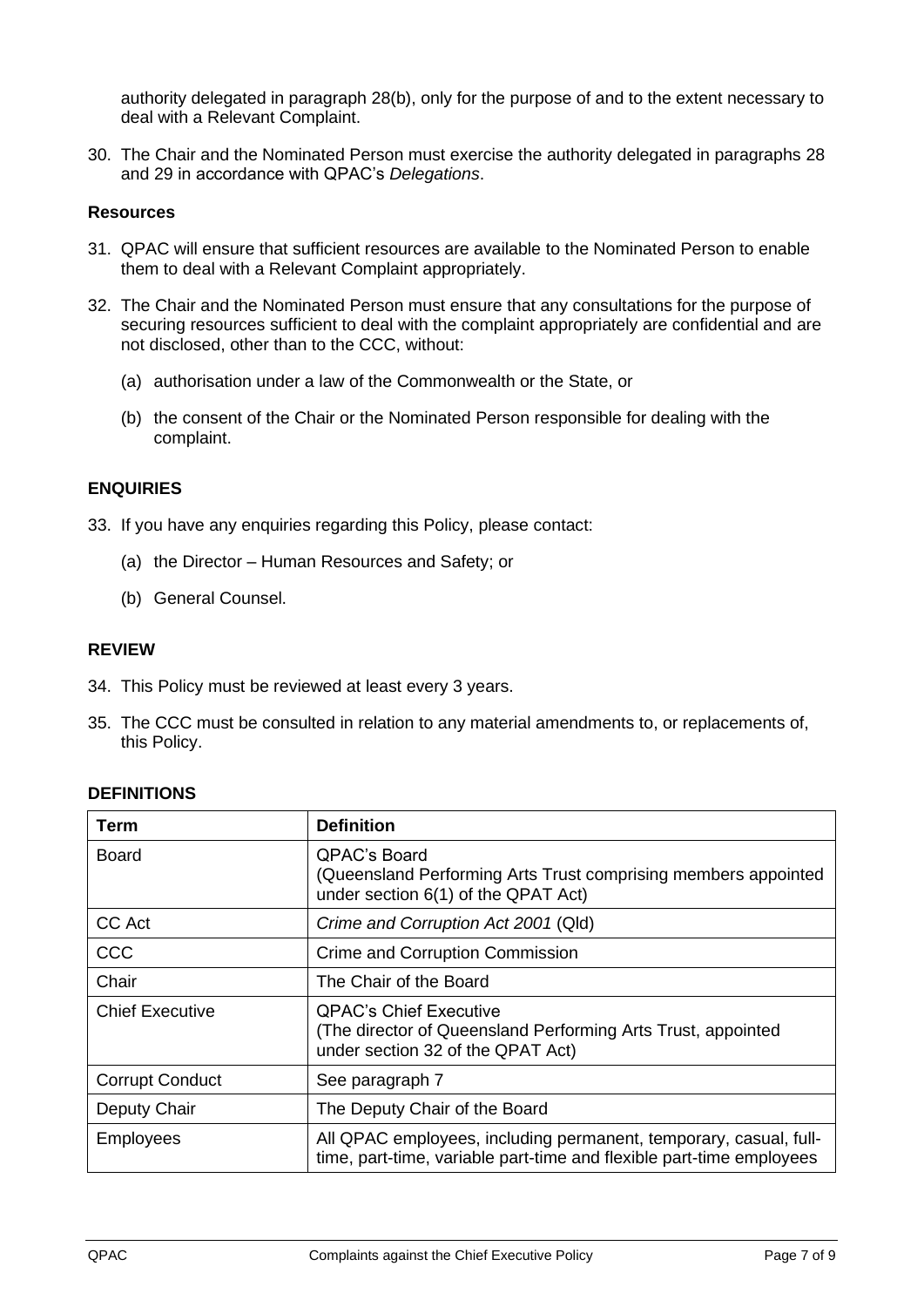| <b>Term</b>                       | <b>Definition</b>                                                                                                                                                                                                                                                                                                                                                                                                                                                                                                                                                                                                                                                                                                                                                                                                                                                                                                   |  |
|-----------------------------------|---------------------------------------------------------------------------------------------------------------------------------------------------------------------------------------------------------------------------------------------------------------------------------------------------------------------------------------------------------------------------------------------------------------------------------------------------------------------------------------------------------------------------------------------------------------------------------------------------------------------------------------------------------------------------------------------------------------------------------------------------------------------------------------------------------------------------------------------------------------------------------------------------------------------|--|
| <b>Nominated Person</b>           | A person who may deal with a Relevant Complaint, determined in<br>accordance with paragraphs 10 and 11(a) of this Policy                                                                                                                                                                                                                                                                                                                                                                                                                                                                                                                                                                                                                                                                                                                                                                                            |  |
| Person Holding an<br>Appointment  | Any person holding an office, place or position in a Unit of Public<br>Administration, whether the appointment is by way of election or<br>selection<br>(Section 21 CC Act)                                                                                                                                                                                                                                                                                                                                                                                                                                                                                                                                                                                                                                                                                                                                         |  |
| PID Act                           | Public Interest Disclosure Act 2010 (Qld)                                                                                                                                                                                                                                                                                                                                                                                                                                                                                                                                                                                                                                                                                                                                                                                                                                                                           |  |
| <b>Public Interest Disclosure</b> | A disclosure made under the PID Act.<br>Refer to QPAC's Public Interest Disclosure Policy.                                                                                                                                                                                                                                                                                                                                                                                                                                                                                                                                                                                                                                                                                                                                                                                                                          |  |
| <b>Public Officer</b>             | An employee, member or officer of a Public Sector Entity<br>(Section 7 PID Act)                                                                                                                                                                                                                                                                                                                                                                                                                                                                                                                                                                                                                                                                                                                                                                                                                                     |  |
| <b>Public Sector Entity</b>       | Any of the following:<br>• a committee of the Legislative Assembly, whether or not a<br>statutory committee;<br>• the parliamentary service;<br>• a court or tribunal;<br>• the administrative office attached to a court or tribunal;<br>• the Executive Council;<br>• a Queensland Government department;<br>• the Queensland Ambulance Service or the Queensland Fire and<br>Rescue Service or the Queensland Police Service;<br>• a Queensland local government;<br>• a registered higher education provider or TAFE Queensland;<br>• the Queensland Agricultural Training Colleges under the<br>Queensland Agricultural Training Colleges Act 2005;<br>• an entity established under an Act or under State or local<br>government authorisation for a public, State or local government<br>purpose;<br>• an entity, prescribed under a regulation, that is assisted by public<br>funds.<br>(Section 6 PID Act) |  |
| QPAC                              | Queensland Performing Arts Trust                                                                                                                                                                                                                                                                                                                                                                                                                                                                                                                                                                                                                                                                                                                                                                                                                                                                                    |  |
| <b>QPAT Act</b>                   | Queensland Performing Arts Trust Act 1977 (Qld)                                                                                                                                                                                                                                                                                                                                                                                                                                                                                                                                                                                                                                                                                                                                                                                                                                                                     |  |
| <b>Relevant Complaint</b>         | See paragraph 6                                                                                                                                                                                                                                                                                                                                                                                                                                                                                                                                                                                                                                                                                                                                                                                                                                                                                                     |  |
| <b>RMAC Chair</b>                 | The Chair of QPAC's Risk Management and Audit Committee                                                                                                                                                                                                                                                                                                                                                                                                                                                                                                                                                                                                                                                                                                                                                                                                                                                             |  |
| Unit of Public<br>Administration  | Each of the following:<br>• the Legislative Assembly and the parliamentary service;<br>• the Executive Council;<br>• a Queensland Government department;<br>• the Queensland Police Service;<br>• a Queensland local government;<br>• a corporate entity established by a Queensland Act or that is of a<br>description of a corporate entity provided for by a Queensland Act<br>which, in either case, collects revenues or raises funds under the<br>authority of a Queensland Act;<br>• a noncorporate entity, established or maintained under a<br>Queensland Act, that is funded to any extent with State moneys<br>or is financially assisted by the State;                                                                                                                                                                                                                                                  |  |